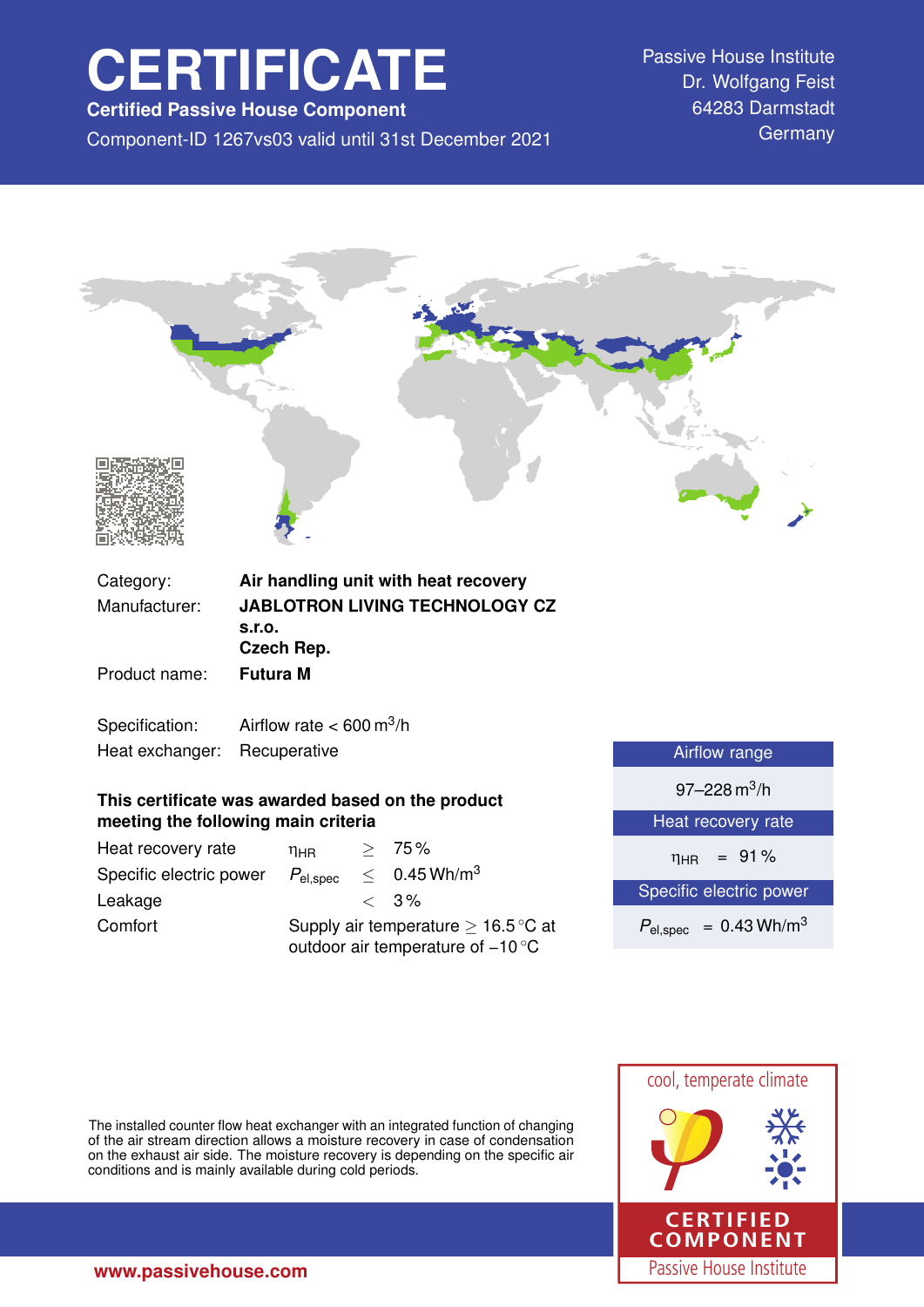# **JABLOTRON LIVING TECHNOLOGY CZ s.r.o.** Holesovska 1692, 769 01 Holesov, Czech Rep.  $\hat{\mathbf{B}}$  +420 775 587 595 |  $\boxtimes$  [info@jablotronlt.com](mailto:info@jablotronlt.com) |  $\hat{\mathbf{B}}$  <http://rekuperace.jablotron.cz> |

# **Passive House comfort criterion**

A supply air temperature of 17.4 ◦C is maintained at an outdoor air temperature of -10.0 ◦C.

# **Efficiency criterion (heat recovery rate)**

The effective heat recovery rate is measured at a test facility using balanced mass flows of the outdoor and exhaust air. The boundary conditions for the measurement are documented in the testing procedure.

$$
\eta_{HR} = \frac{(\theta_{ETA} - \theta_{EHA}) + \frac{P_{el}}{\dot{m} \cdot c_p}}{(\theta_{ETA} - \theta_{ODA})}
$$

**With** 

 $n<sub>HR</sub>$  Heat recovery rate in %

 $\theta$ <sub>*ETA*</sub> Extract air temperature in  $\degree$ C

θ*EHA* Exhaust air temperature in ◦C

θ*ODA* Outdoor air temperature in ◦C

*P*el Electric power in W

*m˙* Mass flow in kg/h

*c<sup>p</sup>* Specific heat capacity in W h/(kg K)

Heat recovery rate  $\eta_{HR}$  = 91%

# **Efficiency criterion (electric power)**

The overall electrical power consumption of the device is measured at the test facility at an external pressure of 100 Pa (50 Pa, respectively, for the intake and outlet). This includes the general electrical power consumption for operation and control but not for frost protection.

**EXECUTE:** Specific electric power  

$$
P_{\text{el,spec}} = 0.43 \text{ Wh/m}^3
$$

# **Efficiency ratio**

The efficiency ratio provides information about the overall energy performance of the respective ventilation unit. It specifies the achieved reduction in ventilation heat losses by using a ventilation unit with heat recovery rather than without.

> Efficiency ratio  $\epsilon_1$  = 0.72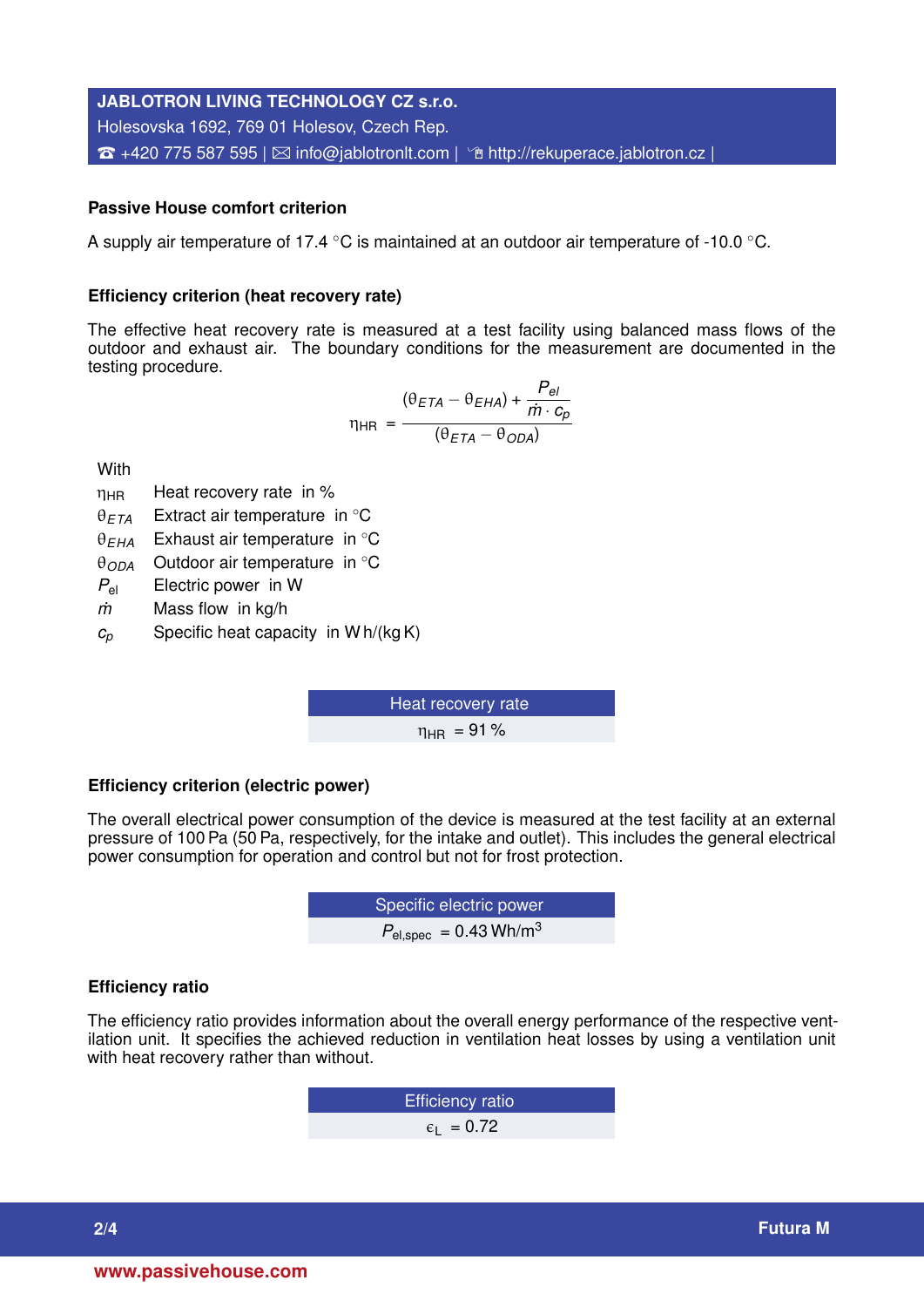# **Leakage**

The leakage airflow must not exceed 3 % of the average airflow of the unit's operating range.

| Internal leakage | External leakage |
|------------------|------------------|
| $3.00\%$         | $2.80\%$         |

#### **Settings and airflow balance**

It must be possible to adjust the balance of airflows at the unit itself (either between the exhaust and the outdoor airflows or between the supply and the extract airflows, if the unit is respectively placed inside or outside of the insulated thermal envelope of the building).

- This unit is certified for airflow rates of  $97-228$  m<sup>3</sup>/h.
- $\blacksquare$  Balancing the airflow rates of the unit is possible.
- The user should have at least all the following setting options:
	- $\checkmark$  Switching the system on and off.
	- $\checkmark$  Synchronized adjustment of the supply and extract airflows to basic ventilation (70–80%), standard ventilation (100 %) and increased ventilation (130 %) with a clear indication of the current setting.
- $\blacksquare$  The device has a standby power consumption of 8.00 W. The target value of 1 W was exceeded. The device should be equipped with an additional external switch so that it can be disconnected from the mains, if required.
- After a power failure, the device will automatically resume operation.

# **Acoustical testing**

The required limit for the sound power level of the device is 35 dB(A) in order to limit the sound pressure level in the installation room. The sound level target value of less than 25 dB(A) in living spaces and less than 30 dB(A)in functional spaces must be ensured by installing commercial silencers.The following sound power levels are met at an airflow rate of 228 m $^3$ /h:

|           | Duct           |                        |              |                        |
|-----------|----------------|------------------------|--------------|------------------------|
| Device    | <b>Outdoor</b> | Supply air             | Extract air  | Exhaust air            |
| 60.5dB(A) | 57.6 $dB(A)$   | $68.1 \, \text{dB(A)}$ | 57.2 $dB(A)$ | $67.7 \, \text{dB(A)}$ |

- The unit does not fulfil the requirements for the sound power level. The unit must therefore be installed acoustically separated from living areas.
- $\blacksquare$  One example of suitable silencers for supply and extract air ducts is mentioned in the detailed test report or can be obtained from the manufacturer. It is recommended to identify suitable silencers for each individual project.

# **Indoor air quality**

This unit is to be equipped with the following filter qualities:

| Outdoor air filter. | <b>Extract air filter</b> |
|---------------------|---------------------------|
| <b>ISO ePM1 50%</b> | ISO Coarse 60%            |